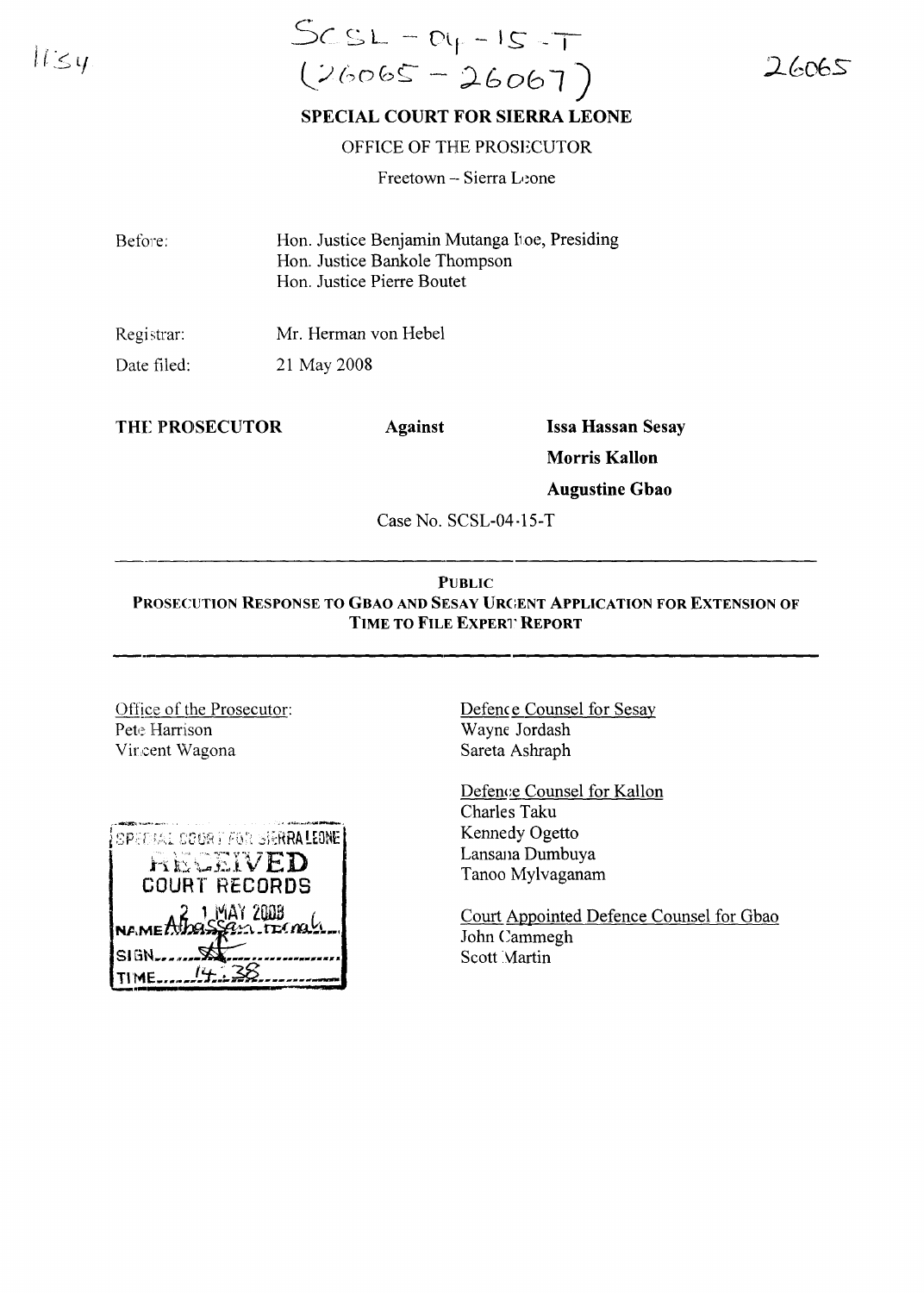#### I. SUBMISSION

- 1. On 19 May the Trial Chamber issued an order that the report of Johan Hederstedt be disclosed no later than 4 p.m. on 20 May 2008<sup>1</sup> On 20 May 2008 the First and Third Accused filed an "Urgent Application for Extension of Time to File Expert Report," ("Application").<sup>2</sup> The order for expedited filing requires a Reply by 4 p.m. on 22 May 2008. <sup>3</sup> The Application seeks an extension of time to 26 May 2008 to file the expert report. The practical considerations of this Application are obvious.
- 2. The Prosecution does not object to an extension of time for filing the expert report but requests that the draft referred to in the Gbao f ling of 30 April 2008,<sup>4</sup> which states that the draft was delivered to the Accused on 11 April 2008, be disclosed forthwith.
- :;. Prosecution expert reports were disclosed OVl:r a year before the witnesses testified. Fairness dictates that the Prosecution be provided a commensurate and fair amount of time to review the Hederstedt report
- 4. The Prosecution reserves its right to apply  $\epsilon t$  a later time, should circumstances so require, to adjourn the cross-examination of the defence military expert.

Filed in Freetown,

21 May 2008

For the Prosecution,

/)  $I\cdot$ Han

Pete Harrison

<sup>&</sup>lt;sup>1</sup> *Prosecutor* v. *Sesay et al,* SCSL-2004-15-T-1127, "Decision on Gbao – Request for Leave to Call Four Additional Witnesses and for Order for Protective Measures, With Annex A" 30 April 2008.

*<sup>2</sup> Prosecutor* v. *Sesay et aI,* SCSL-2004-15-T-1130, "Gbao and Sesay - Urgent Application for Extension of Time to File Expert Report," 20 May 2008.

<sup>&</sup>lt;sup>3</sup> Prosecutor v. Sesay et al, SCSL-2004-15-T-1131, "Order for Expedited Filing," 20 May 2008.

<sup>&</sup>lt;sup>4</sup> *Prosecutor* v. *Sesay et al,* SCSL-2004-15-T-1107, "Gbao Request for Leave to Call Four Additional Witnesses and for Order for Protective Measures, With Annex A," 30 April 20C8, para. 14.